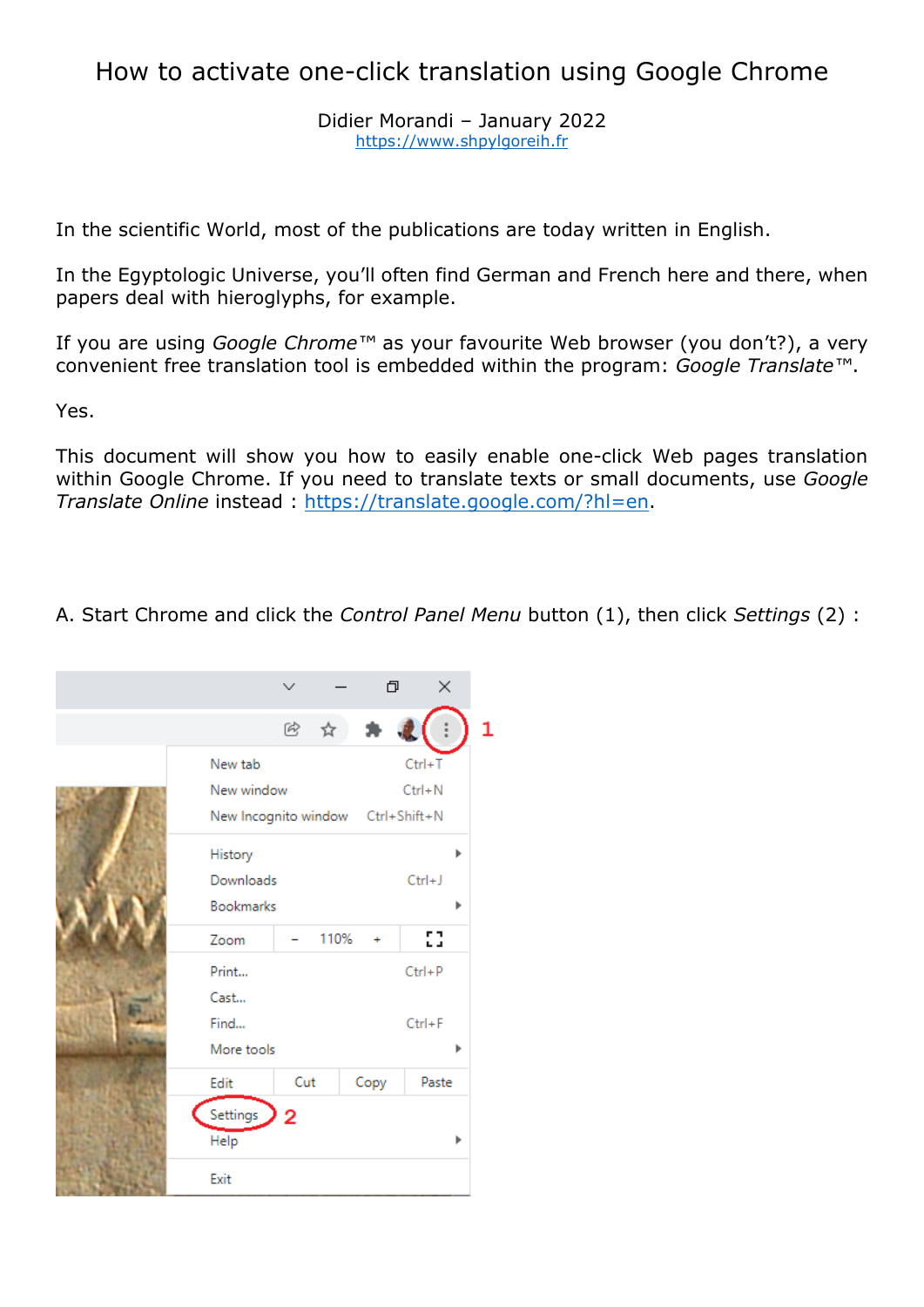B. In the *Advanced* part of the *Settings* Panel, click *Languages* (3) then open the *Languages* drop-down menu and remove the languages you don't read, if any (4), then do not forget to enable the *Offer to translate pages that aren't in a language you read* option (5):

| <b>Settings</b>                         | Q<br><b>Search settings</b>                                 |                                      |
|-----------------------------------------|-------------------------------------------------------------|--------------------------------------|
| <b>You and Google</b><br>≗              | Languages                                                   |                                      |
| 自<br>Autofill                           | Language                                                    |                                      |
| ⊕<br>Privacy and security               | <b>English (United States)</b>                              | $\boldsymbol{\wedge}$                |
| ⊕<br>Appearance                         | Order languages based on your preference                    |                                      |
| Q<br>Search engine                      | English (United States)                                     | $\ddot{\ddot{\phantom{}}\phantom{}}$ |
| <b>Default browser</b><br>$\Box$        | This language is used to display the Google Chrome UI       |                                      |
| $\binom{1}{2}$<br>On startup            | French<br>This language is used when translating pages      |                                      |
| Advanced<br>$\blacktriangle$            | <b>Add languages</b>                                        |                                      |
| ⊕<br>з<br>Languages<br><b>Downloads</b> | Offer to translate pages that aren't in a language you read |                                      |
| <b>Accessibility</b>                    | Spell check                                                 |                                      |

If you wish to have only pages written in a particular language to be translated, select a language and check the *Offer to translate pages in this language* option (6) :

| Languages                                                                        |                                           |
|----------------------------------------------------------------------------------|-------------------------------------------|
| Language<br>English (United States)                                              |                                           |
| Order languages based on your preference                                         |                                           |
| English (United States)<br>This language is used to display the Google Chrome UI | i                                         |
| French<br>This language is used when translating pages                           | Display Google Chrome in this language    |
| 6<br><b>Add languages</b>                                                        | Offer to translate pages in this language |
| Offer to translate pages that aren't in a language you read                      | Move to the top<br>Remove                 |
| Spell check                                                                      |                                           |

C. Then, close the *Settings* tab, open any Web page not written in English and the Google Translate menu will show up. Click on *English* and the page is translated :